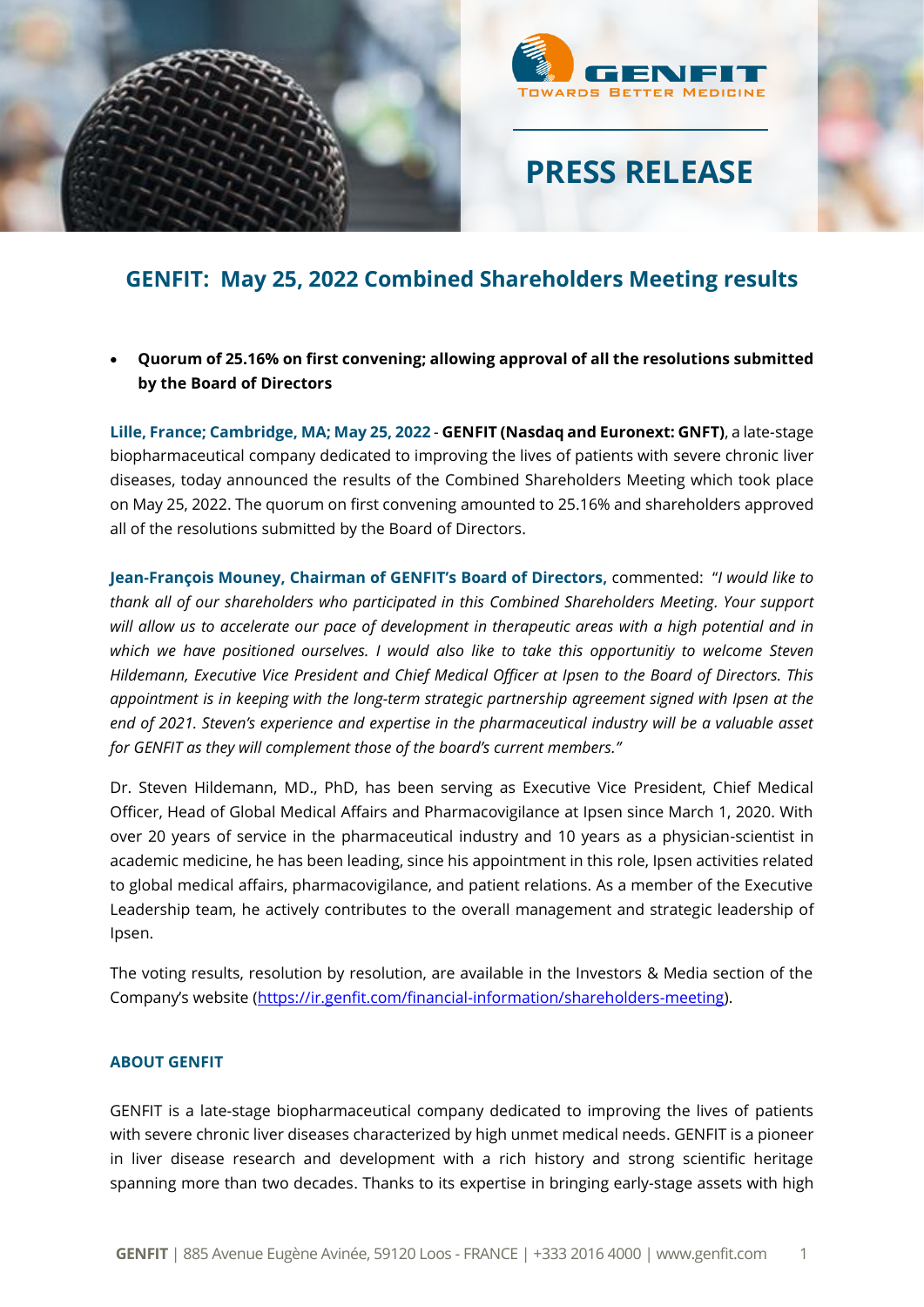



## **PRESS RELEASE**

potential to late development and pre-commercialization stages, today GENFIT boasts a growing and diversified pipeline of innovative therapeutic and diagnostic solutions.

Its R&D is focused on three franchises: cholestatic diseases, Acute on Chronic Liver Failure (ACLF) and NASH diagnostics. In its cholestatic diseases franchise, ELATIVE™, a Phase 3 global trial evaluating elafibranor<sup>1</sup> in patients with Primary Biliary Cholangitis (PBC) is well underway following [a successful Phase 2 clinical trial.](https://pubmed.ncbi.nlm.nih.gov/33484775/) Topline data is expected to be announced in the second quarter 2023. In 2021, GENFIT signed an exclusive licensing agreement with IPSEN to develop, manufacture and commercialize elafibranor in PBC and other indications.<sup>2</sup> GENFIT is also developing GNS561<sup>1</sup> in cholangiocarcinoma following the acquisition of exclusive rights in this indication from Genoscience Pharma in 2021<sup>3</sup>. In ACLF, a Phase 1 clinical program with nitazoxanide has been initiated with data expected as early as the third quarter 2022. As part of its diagnostic solutions franchise, the Company entered into an agreement with Labcorp in 2021 to commercialize NASHnext®, powered by GENFIT's proprietary diagnostic technology NIS4® in identifying at-risk NASH.

GENFIT has facilities in Lille and Paris, France, and Cambridge, MA, USA. GENFIT is a publicly traded company listed on the Nasdaq Global Select Market and on compartment B of Euronext's regulated market in Paris (Nasdaq and Euronext: GNFT). In 2021, IPSEN became one of GENFIT's largest shareholders and holds 8% of the company's share capital. [www.genfit.com](http://www.genfit.com/)

#### **FORWARD LOOKING STATEMENTS**

This press release contains certain forward-looking statements with respect to GENFIT, including those within the meaning of the Private Securities Litigation Reform Act of 1995 in relation to our expected timeline for data readouts including for topline data results for ELATIVE™. The use of certain words, including "consider", "contemplate", "think", "aim", "expect", "understand", "should", "aspire", "estimate", "believe", "wish", "may", "could", "allow", "seek", "encourage" or "have confidence" or (as the case may be) the negative forms of such terms or any other variant of such terms or other terms similar to them in meaning is intended to identify forward-looking statements. Although the Company believes its projections are based on reasonable expectations and assumptions of the Company's management, these forward-looking statements are subject to

 $^1$  Elafibranor and GNS561 are investigational compounds that have not been reviewed nor been approved by a regulatory authority

<sup>&</sup>lt;sup>2</sup> With the exception of China, Hong Kong, Taiwan, and Macau where Terns Pharmaceuticals holds the exclusive license to develop and commercialize elafibranor

<sup>&</sup>lt;sup>3</sup> Agreement includes commercialization and development in the United States, Canada and Europe, including the United Kingdom and Switzerland